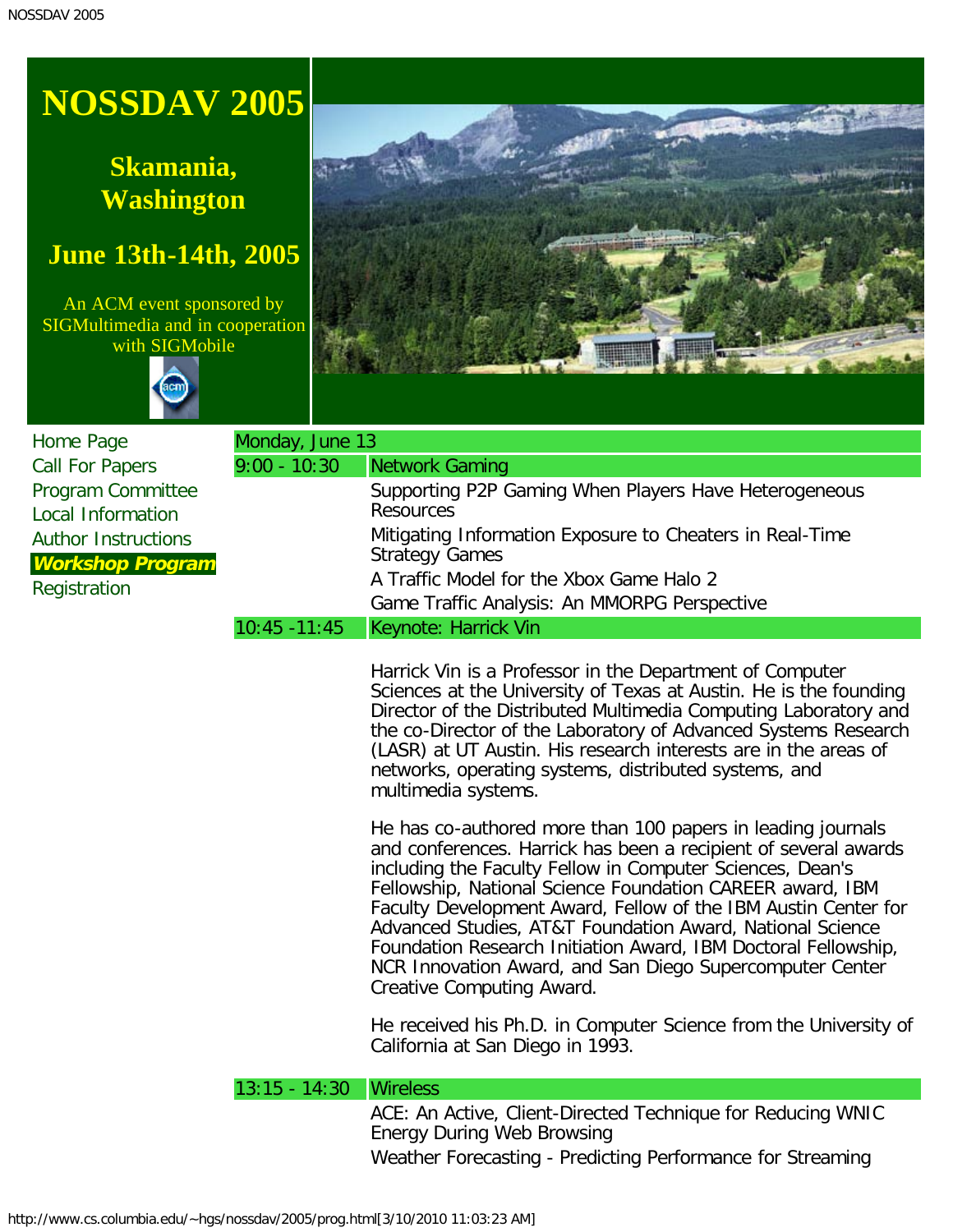Video over Wireless LANs

Power-efficient Streaming for Mobile Terminals

| $14:45 - 16:15$  | Audio                                                                                                                                                                                                               |
|------------------|---------------------------------------------------------------------------------------------------------------------------------------------------------------------------------------------------------------------|
|                  | Multi-Context Voice Communication In A SIP/SIMPLE-Based                                                                                                                                                             |
|                  | Shared Virtual Sound Room With Early Reflections                                                                                                                                                                    |
|                  | 1-800-OVERLAYS: Using Overlay Networks to Improve VoIP<br>Quality                                                                                                                                                   |
|                  | A Formal Approach to Design Optimized Multimedia Service<br>Overlay                                                                                                                                                 |
|                  | Peer-to-Peer Internet Telephony using SIP                                                                                                                                                                           |
| $16:30 - 17:45$  | <b>Content Analysis</b>                                                                                                                                                                                             |
|                  | A Novel Encryption Algorithm for High Resolution Video<br>Context-Aware Metadata Creation in a Heterogeneous Mobile<br>Environment<br>RETAVIC: Using Meta-Data for Real-Time Video Encoding in                      |
|                  | <b>Multimedia Servers</b>                                                                                                                                                                                           |
| Tuesday, June 14 |                                                                                                                                                                                                                     |
| $8:15 - 9:45$    | Peer-to-Peer                                                                                                                                                                                                        |
|                  | Using N-Tress for Scalable Event Ordering in Peer-to-Peer Games<br>Natural Selection in P2P Streaming: From the Cathedral to the<br>Bazaar                                                                          |
|                  | MOPAR: A Mobile Peer-to-Peer Overlay Architecture for Interest<br>Management of Massively Multiplayer Online Games                                                                                                  |
|                  | Mirinae: A Peer-to-Peer Overlay Network for Large-Scale Content-<br>based Publish/Subscribe Systems                                                                                                                 |
|                  |                                                                                                                                                                                                                     |
| $10:00 - 11:30$  | Streaming                                                                                                                                                                                                           |
|                  | Adjusting Forward Error Correction with Quality Scaling for<br><b>Streaming MPEG</b><br>Retransmission in Distributed Media Streaming<br>Impact of FEC Overhead on Scalable Video Streaming                         |
| $13:00 - 14:15$  | Real-Time Monitoring of Video Quality in IP Networks                                                                                                                                                                |
|                  | Multimedia Sensing<br>Dissecting the Video Sensing Landscape<br>The Case for Multi-tier Camera Sensor Networks<br>A Bandwidth Management Framework for Wireless Camera Array                                        |
| 14:30-16:00      | <b>Operating Systems</b>                                                                                                                                                                                            |
|                  | <b>Efficient Operating System Support for Group Unicast</b><br>KStreams: Kernel Support for Efficient Data Streaming in Proxy<br><b>Servers</b><br>Meeting CPU Constraints by Delaying Playout of Multimedia Tasks: |
|                  | An Analytical Framework<br>Platform Overlays: Enabling In-Network Stream Processing in<br>Large-scale Distributed Applications                                                                                      |
| $16:15 - 5:45$   | <b>Services</b>                                                                                                                                                                                                     |